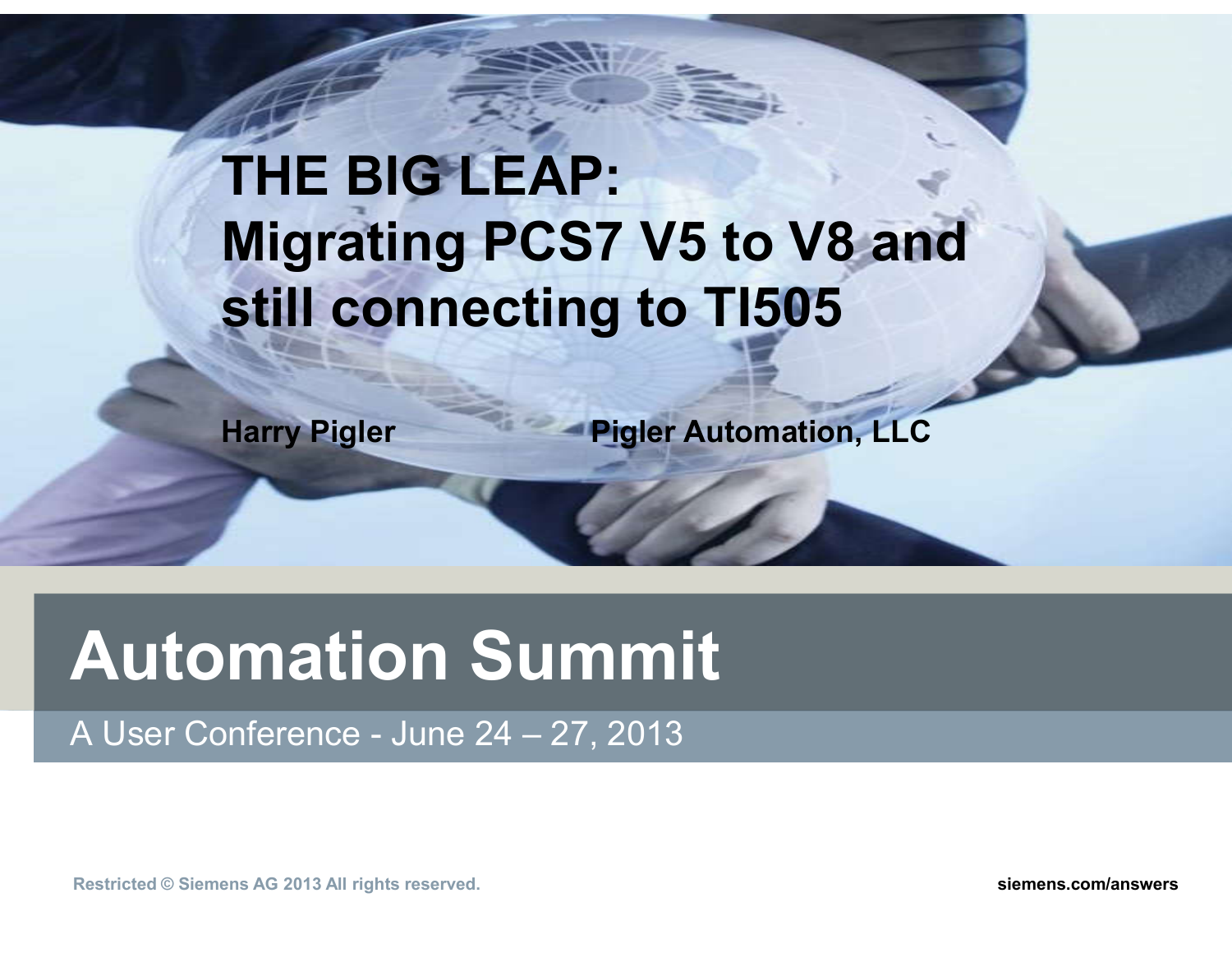

## WELCOME

**2013 Automation Summit**

- **Title: The Big Leap Migrating PCS7 V5 to V8 and still connecting to TI505**
- **Track: Novel Approaches to Problem Resolutions, Including Tips and Tricks**
- **Topic: PCS7 Migration**
- **Presenter: Harry Pigler**
- **Company: Pigler Automation, LLC**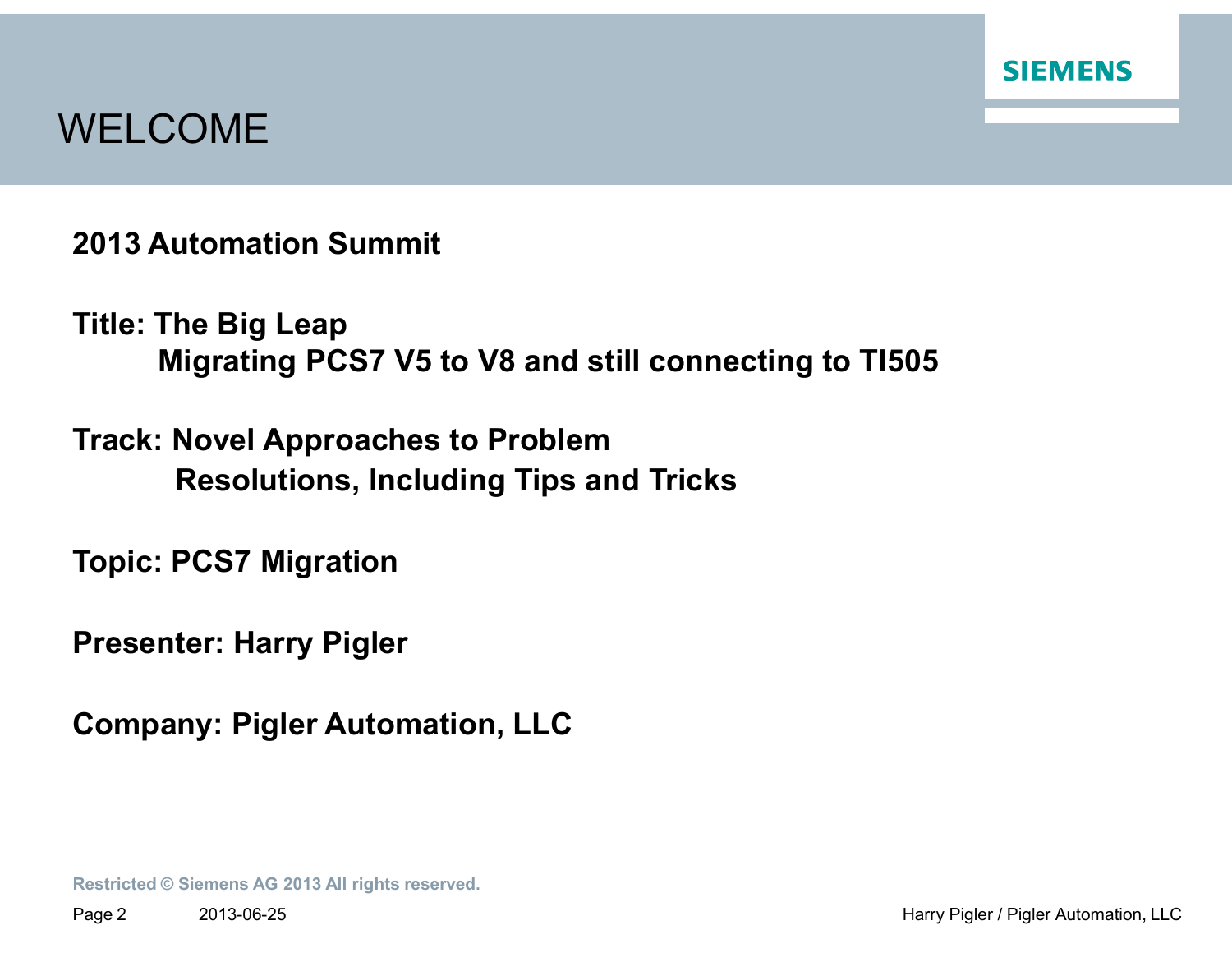

- Pigler Automation, LLC was founded in 2005 by Karen and Harry Pigler after 17/20 years of employment with various Siemens organizations in both Germany and the United States
- System Integrator for PCS7 and S7 Process Control Applications
- Located in Firestone, Colorado -- 30 miles north of Denver
- 7 Employees and Growing
- Industries Served: Oil and Gas, Power, Pharmaceutical and Mining

For more information please visit: www.piglerautomation.com Or call : (866) 871-1456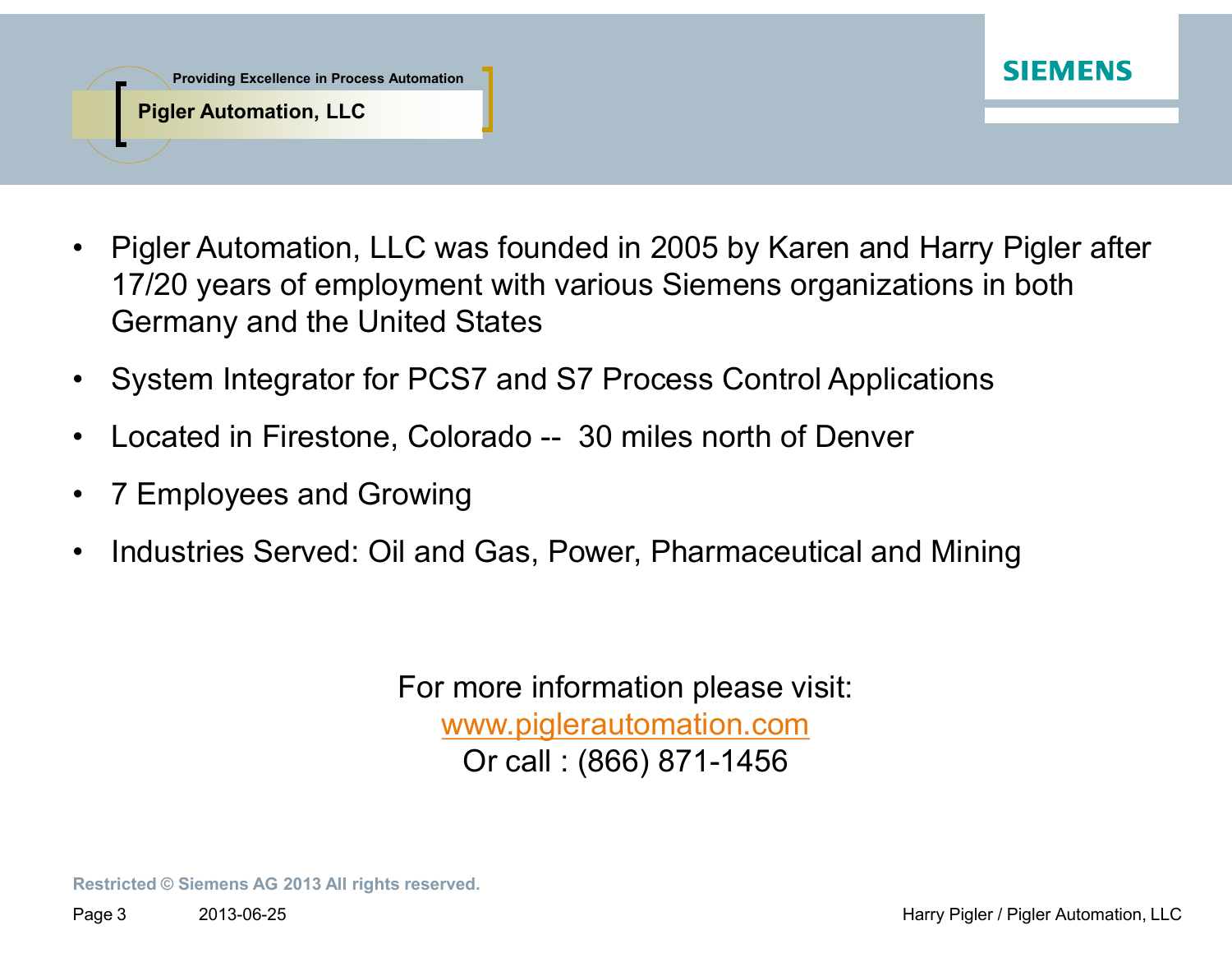

## **Harry Pigler**

### **Education and Employment**

- Born and raised in Germany
- Electrical Engineering Degree from Universität Erlangen-Nürnberg, Germany
- 20+ years employment with Siemens in Germany and the US
- Chief Operating Officer with Pigler Automation, LLC since 2005

## **PCS7 Experience**

- First contact with PCS7 in 1996 : Developing add-ons for PCS7 to be applied in the Power Industry (PCS7 V3)
- Lead System Engineer in the TVA Hydro Automation Project: Retrofitted 29 Hydro Plants with PCS7 to be Operated from one Central **Headquarter**
- Chief Operating Officer with Pigler Automation: Execute PCS7/S7 Projects, provide Technical Support including Service Contracts, Customized Training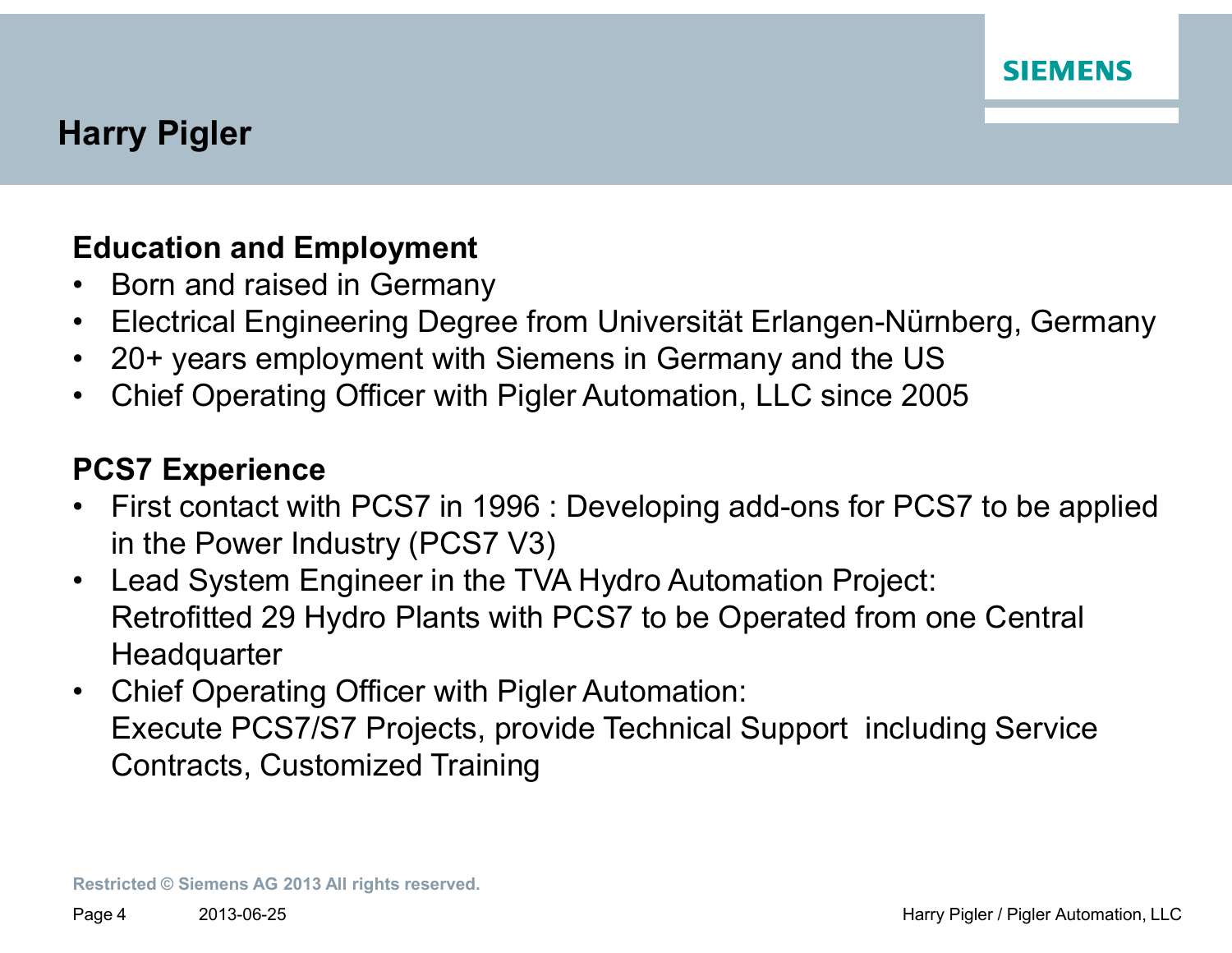#### **SIEMENS**

## **The Challenge**

Problem: Legacy equipment failing

NT-Computer

- Only one Operation Station was still operational
- No replacement equipment available

Outdated Network Hardware

- Utilizing AUI connectors (15 pin)
- TI505 system Ethernet Modules only support AUI.
- "SIMATIC TI Ethernet Layer 4" is not part of the PCS7 OS release.

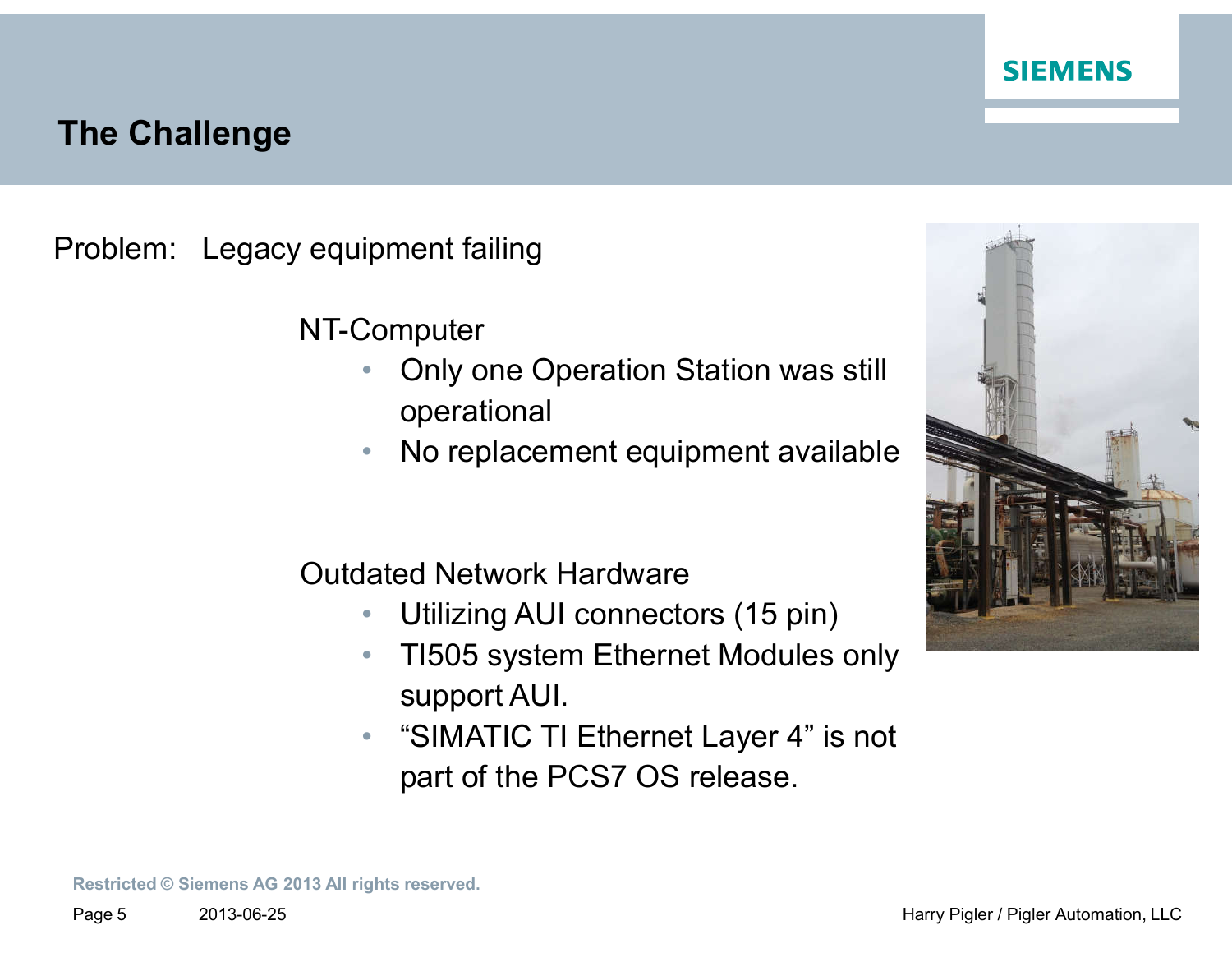

## **The Circumstances**

Plant actually consists of two plants:

- Old plant is TI505 controlled
- New plant is PCS7 V5 controlled
- Both plants are controlled from the same Control Room / Operator



Visualization:

- A PCS7 V5 WinCC Station with manually entered TI 505 Tags
- No TI-OS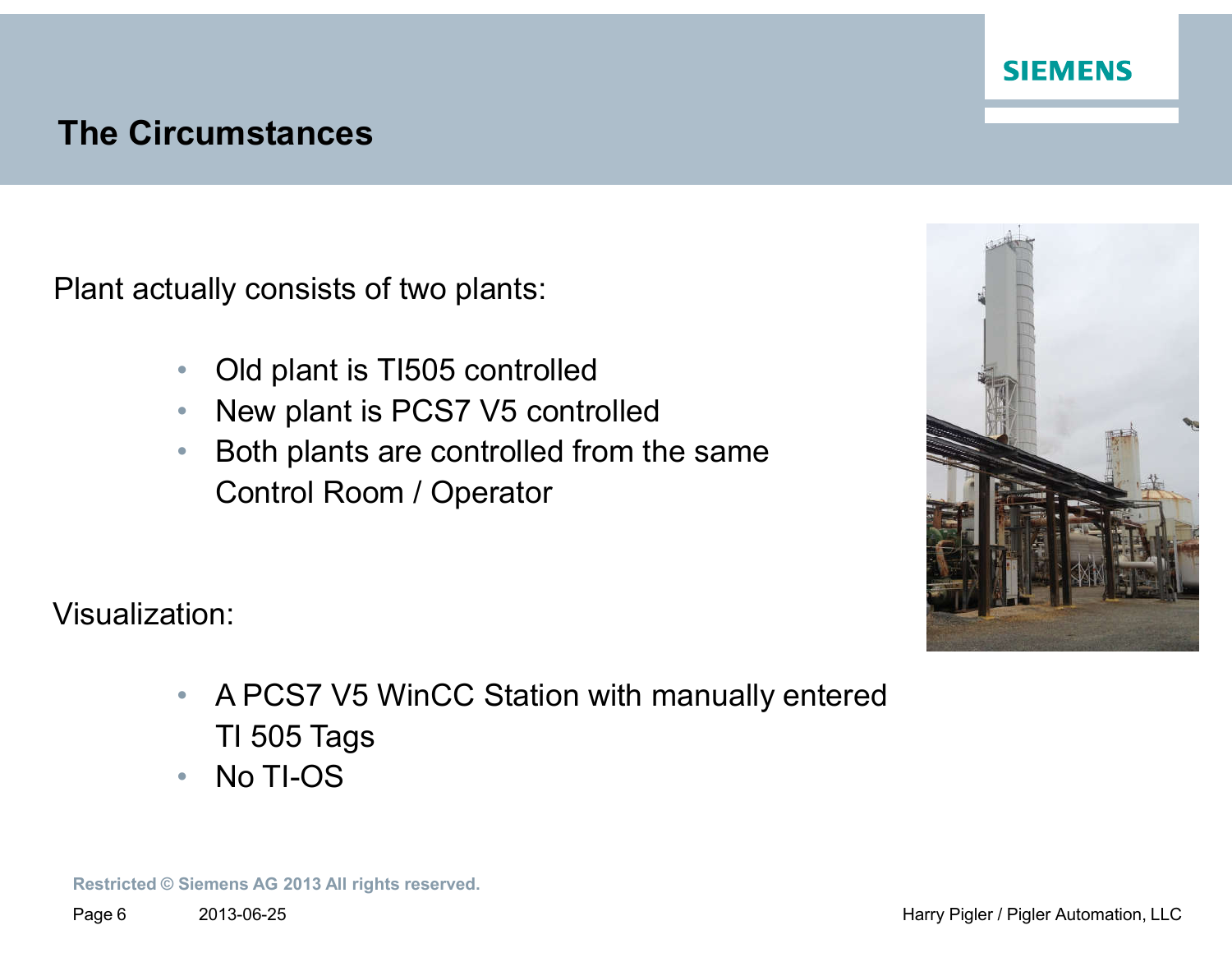

## **Old System Structure**

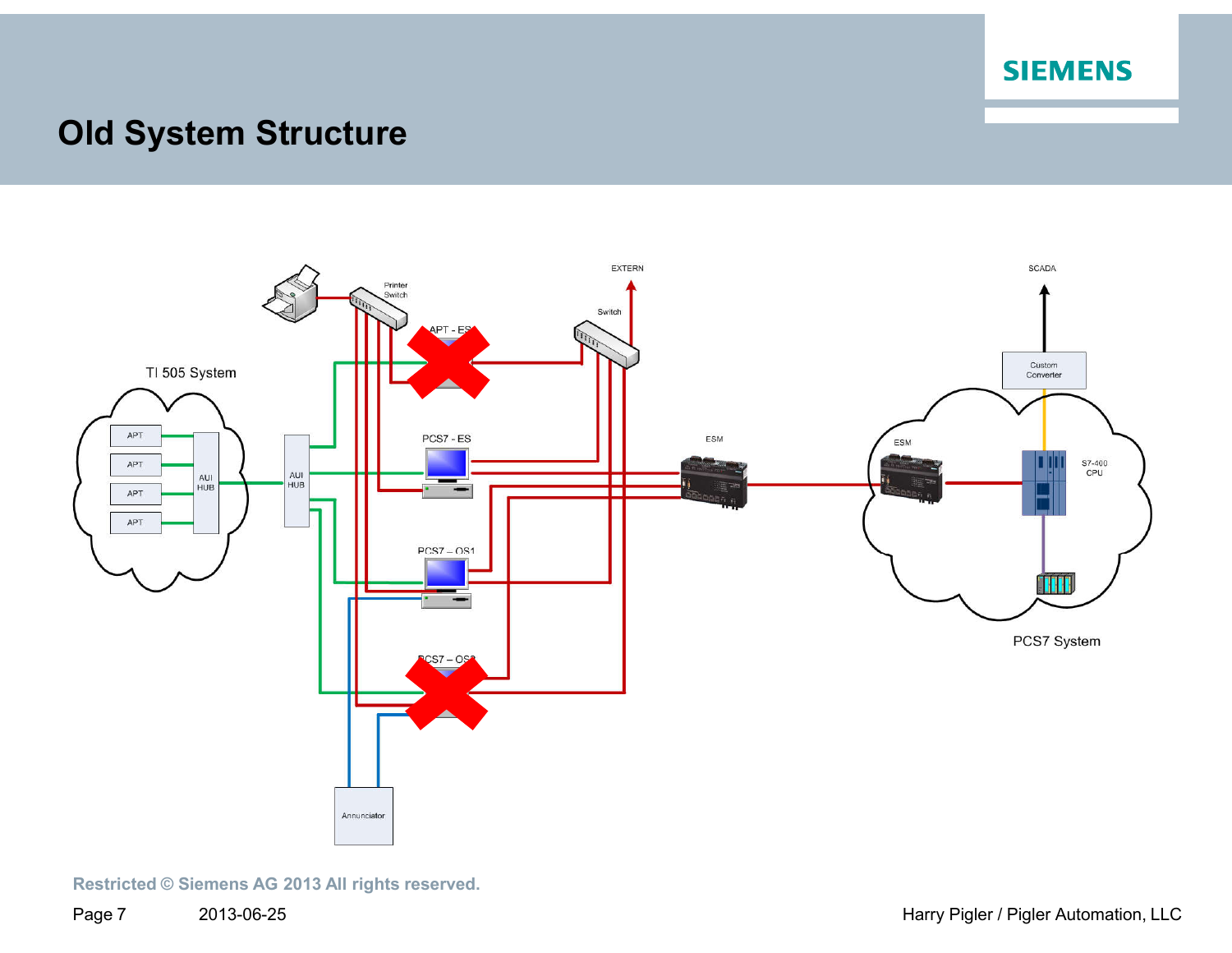## **Project Expectations**

- Minimum Downtime: no downtime of the old Plant (TI system)
- Provide an up-to-date computer system include spare parts
- Keep the TI 505 in place ("Don't touch it")
- No changes to field wiring
- Allow for future use of Advanced Controls (Model Predictive Controller)
- Utilize up-to-date network equipment with RJ45
- De-clutter PCS7 control software: PCS7 software was done "TI" style which does not utilize PCS7 best practice.
	- all Inputs on one chart,
	- all PID controller on one chart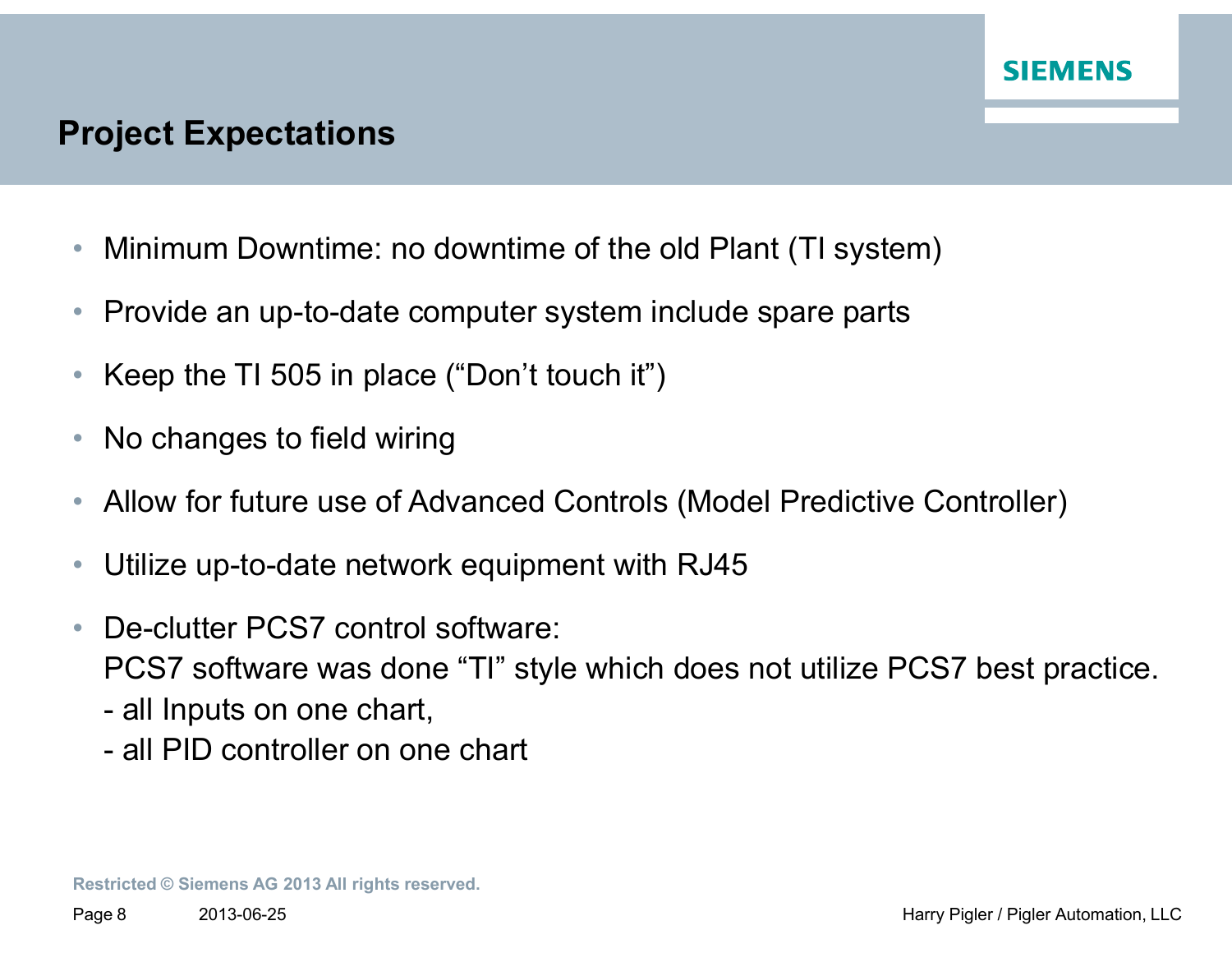#### SIEMENS

## **Upgrade PCS7 V5 to V8**

Upgrade project in steps without new features:

- PCS7 V5 -> PCS7 V6 (HW-Config, CFC/SFC, WinCC) Change from Sybase to MS-SQL
- PCS7 V6 -> PCS7 V7 (HW-Config, CFC/SFC, WinCC)
- PCS7 V7 -> PCS7 V8:
	- HW-Config: New, more powerful CPU (417-5H)
	- CFC: Update to latest Function Blocks (not APL)
	- WinCC: Migrate WinCC part, complete OS compile.
		- Re-Do Alarm logging settings: Color, Event Text, Column width, ….
		- Re-Do Alarm Screens
		- Re-Do Trend Screens

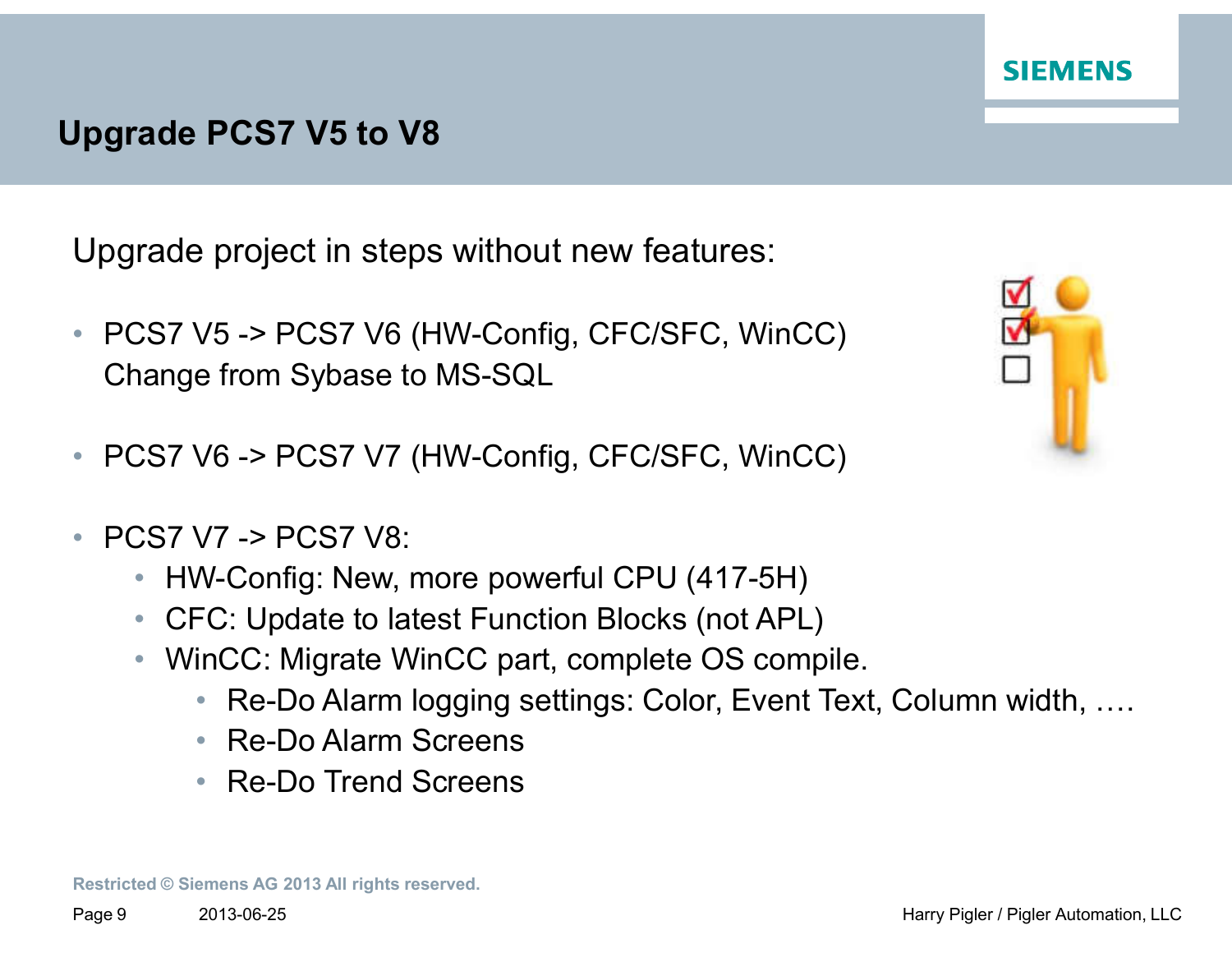#### **SIEMENS**

## **TI 505 System**

• TI-505 System consist of 4 processors

• Ethernet Connection utilizes the AUI Connector





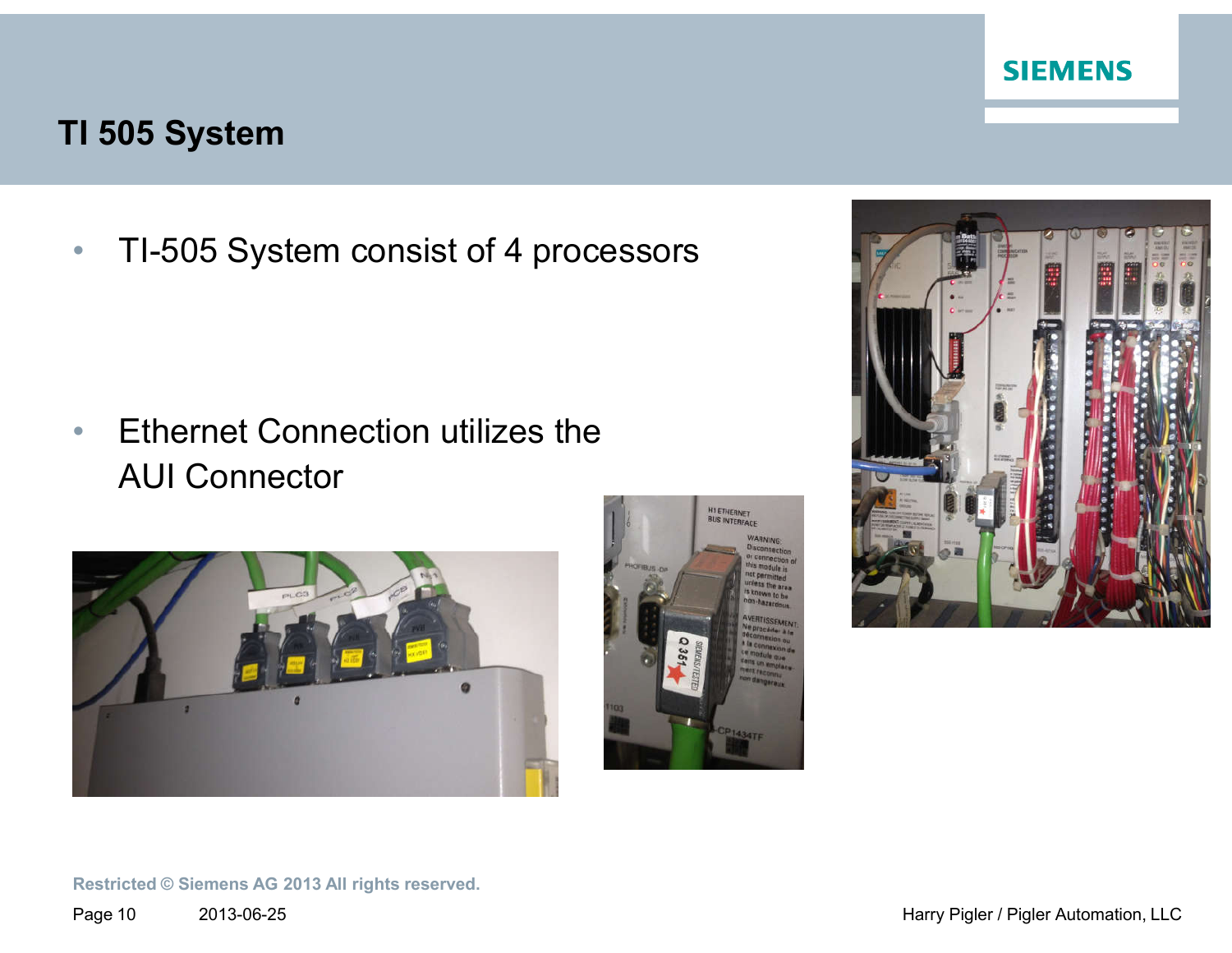

## **TI 505 System: HMI interface**

• HMI used is WinCC utilizing 'SIMATIC TI Ethernet Layer 4' instead of the 505 OS option for PCS7.

• Every Tag is manually entered





• The migration maintained the connections and tags!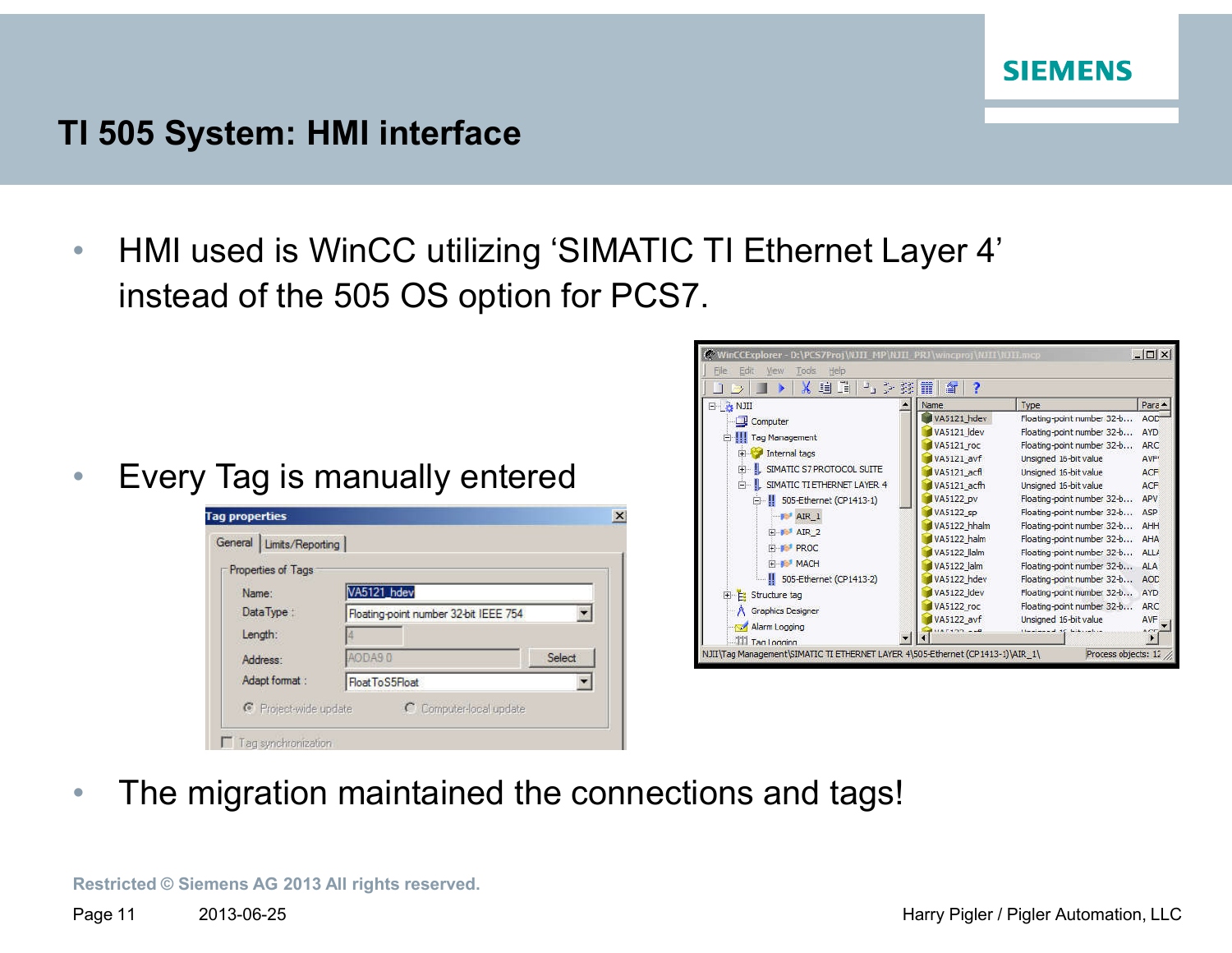## **TI 505 System: HMI migration**

- No additional work necessary for TI 505 HMI tags.
- Screens worked without further modification. Custom made graphics continued to work as required.
	- Except binary indications coming from one test CPU. Worked in the field.
- CP1623 is required as a NIC for the TI 505 communication and needs to maintain the MAC address of the old OS. Otherwise the connection in the TI changes -> interruption of the old Plant
- COML TF tool needed for retrieve the COM1413 TF connection information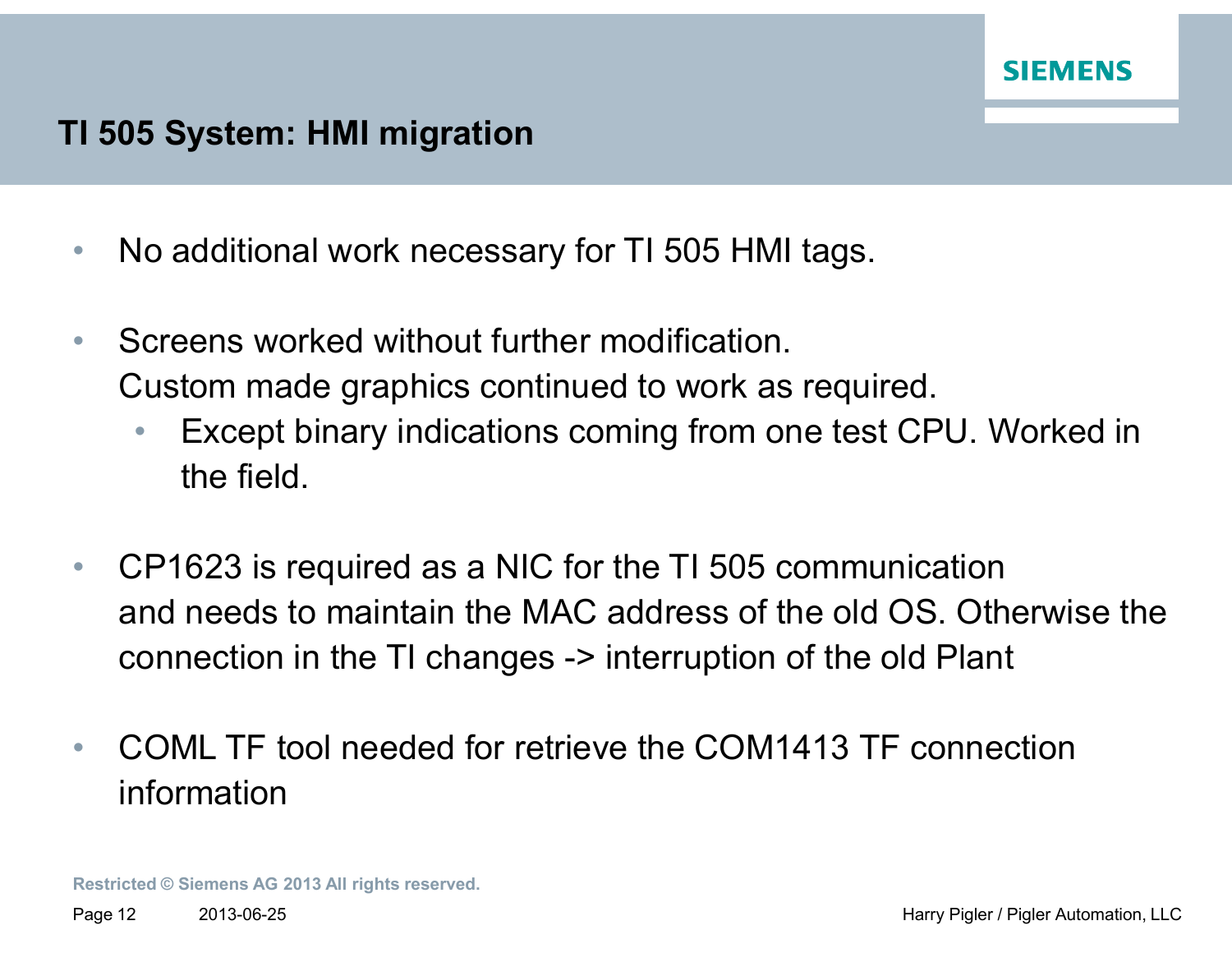

## **TI 505 System: HMI migration**

- TSAPs had to be re-entered.
	- Problem: For redundant WinCC two sets of TSAPs are required per TI processor. ONLY ONE SET TSAPs CAN BE ENTERED IN THE PROJECT.

Every time a complete download to the OS is performed the TSAPs of the standby have to be updated manually!

|                      | Ethernet Address Controller 080006010001                    |  |
|----------------------|-------------------------------------------------------------|--|
| <b>READ Function</b> |                                                             |  |
|                      | Fetch Active, Request Type of remote PLC is READ-PASSIVE    |  |
|                      | Fetch Passive, Request type of remote PLC is WRITE-ACTIVE   |  |
| Own TSAP-ID          | NJ1_PCS                                                     |  |
| External TSAP-ID     | PAIR1RD*                                                    |  |
|                      | WRITE Function, Request type of remote PLC is WRITE-PASSIVE |  |
|                      |                                                             |  |
| Own TSAP-ID          | NJ1_PCS                                                     |  |
| External TSAP-ID     | PAIR1WR*                                                    |  |
|                      |                                                             |  |
|                      | Specify your own TSAP-ID for the job type WRITE             |  |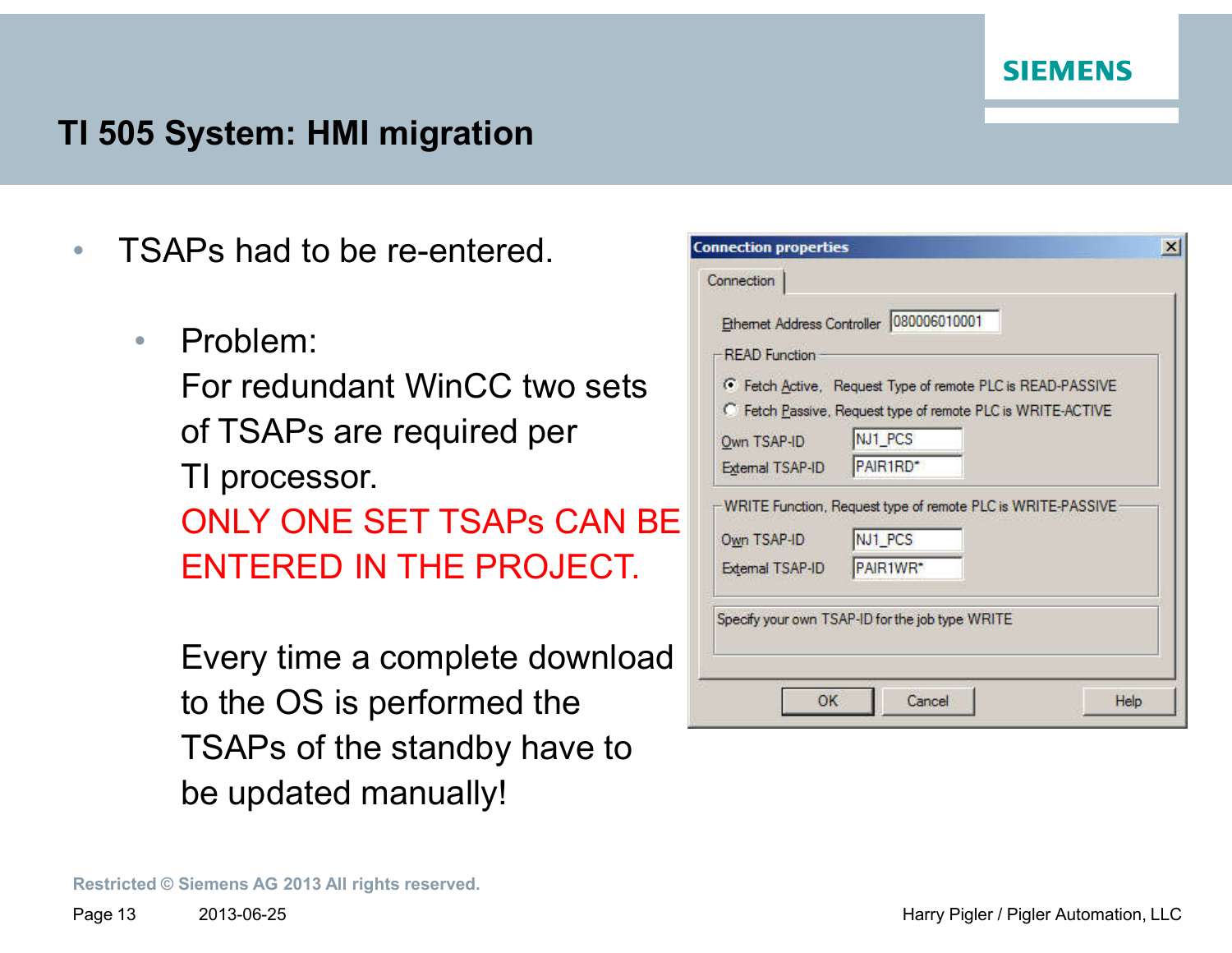## **AUI - Network**

- Ethernet Communication Processor CP1434 TF only supports AUI (15 pin D-Sub).
- Replace AUI-Hubs with SCALANCE Network Switches to alleviate AUI-Hub spare part problem.
- By utilizing a AUI to TP converter the TI 505 CP can connect to a RJ45 network.



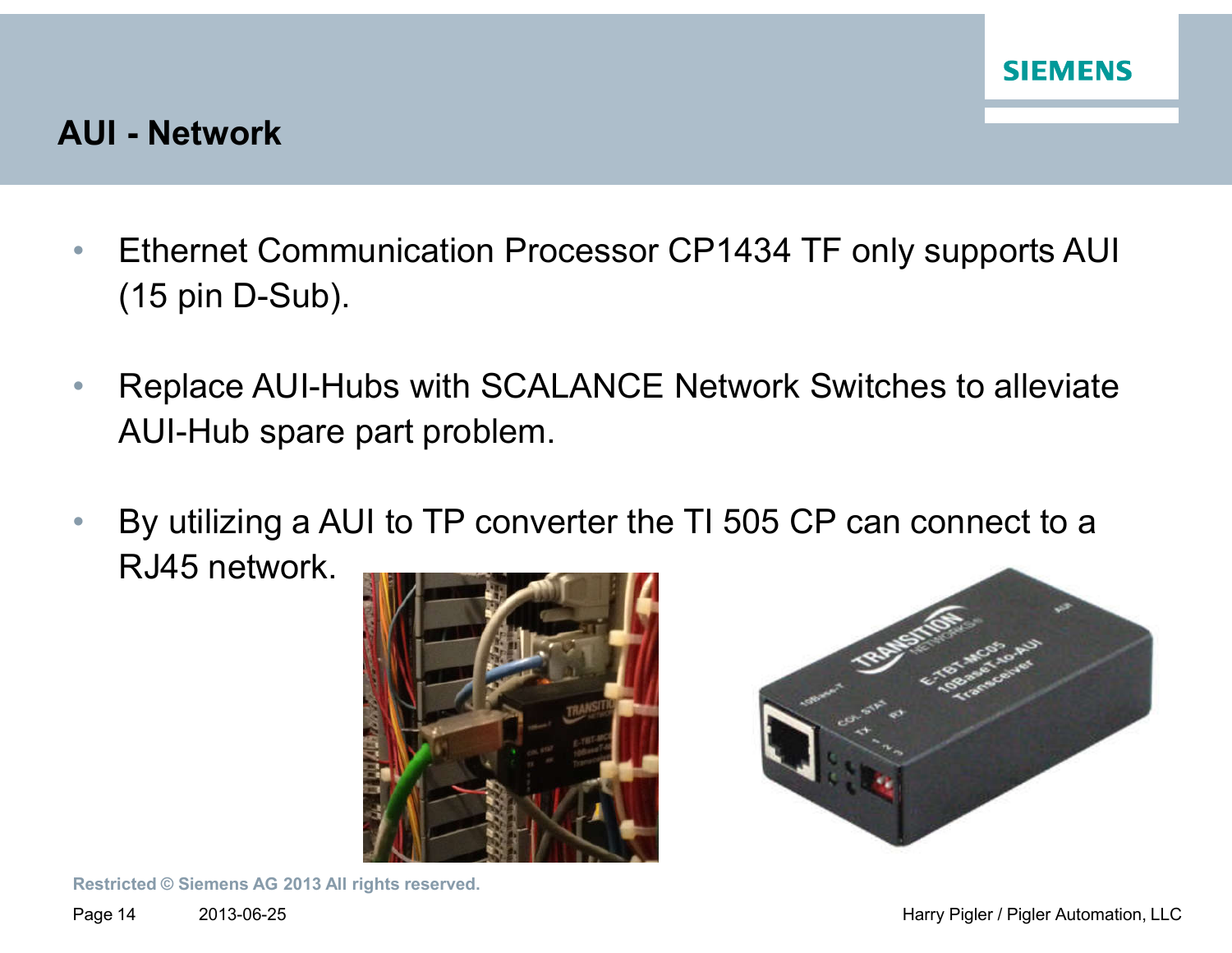

## **New Plant Bus(ses)**



#### APT Software cannot be installed on Windows 2008 Server

**Restricted © Siemens AG 2013 All rights reserved.**

2013-06-25

Page 15 2013-06-25 2013-06-25 2013-06-25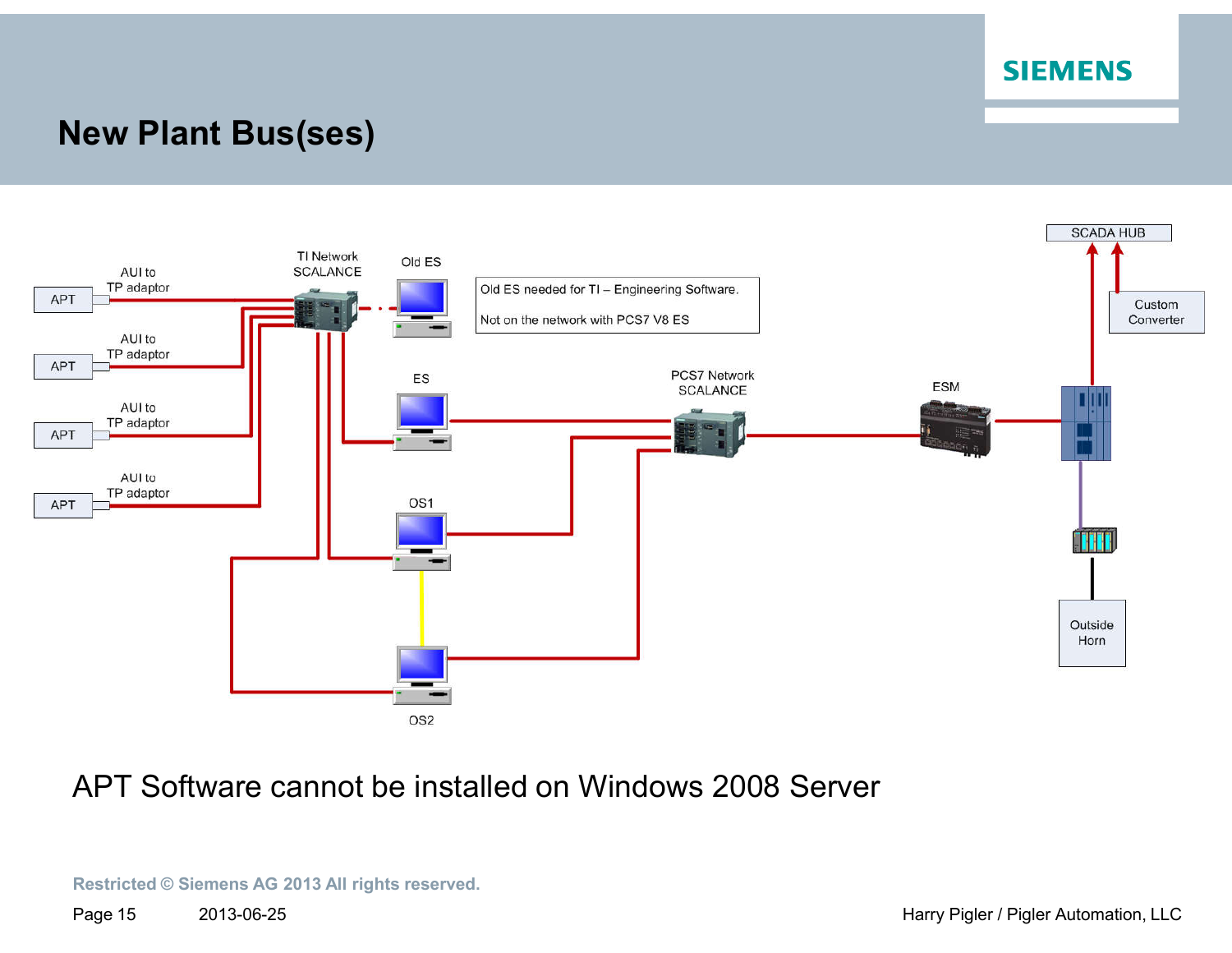

## **Other Networks**

- Remote connection utilizing RealVnC (Company VPN).
- **SCADA Connection:** 
	- Could not use the PCS7 Add-On MODBUS over TCP/IP since only Server supported.
	- Previous data access could not communicate with new Processor.
	- Solution: utilize the OPC Server feature of the OS Station.

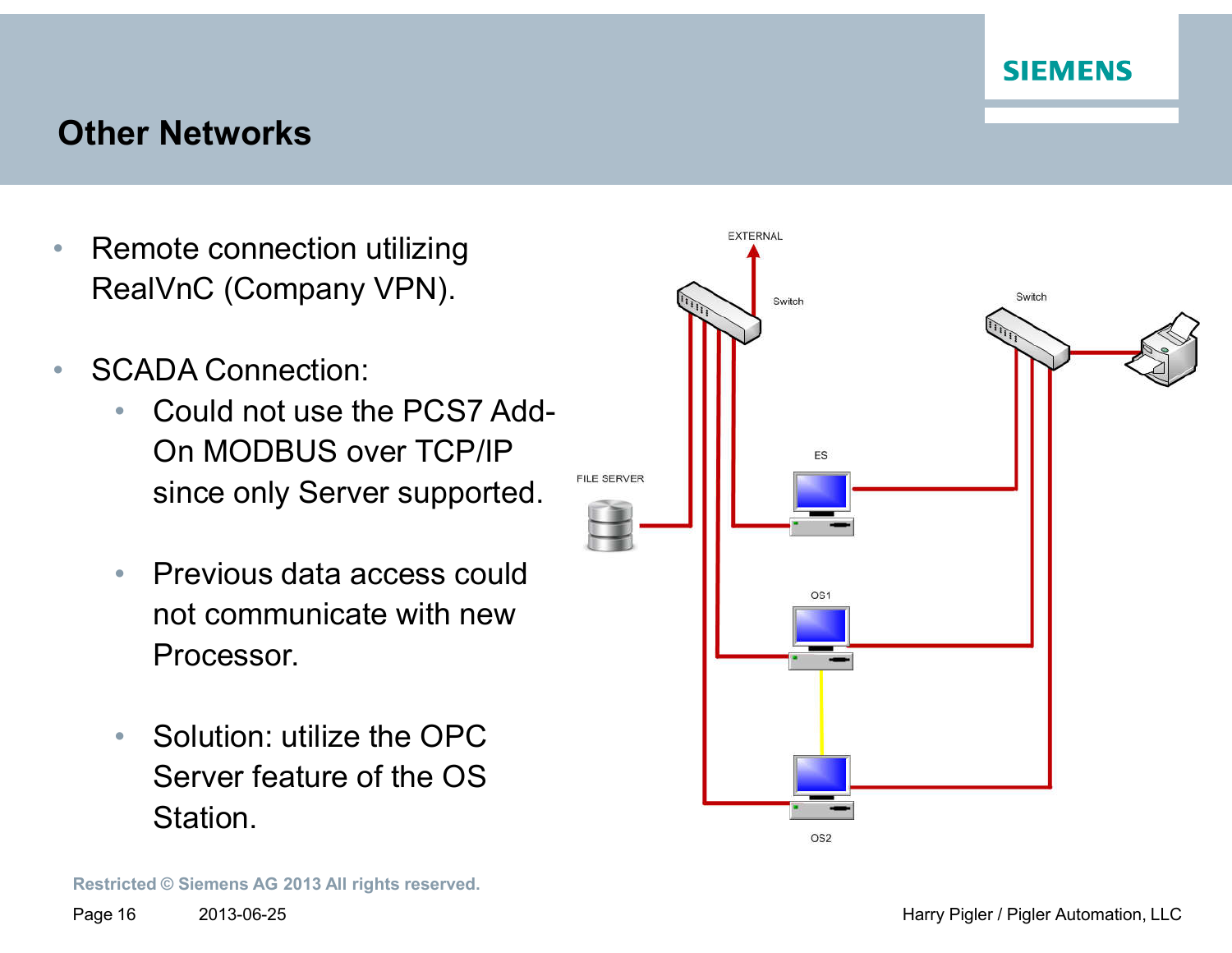## **Challenges**

- Delivery of Siemens Computer was delayed by a couple of weeks.
- No bulk engineering in reports (find / replace like in Graphic Designer). Reorganization of CFC content resulted in changed tags in WinCC.
- CH AI Function Block has range problem when using RTDs at very low temperature and configured for Fahrenheit. Temperature below -243 Degree Fahrenheit is shown as bad. If substitute values are configured, they will kick in pre-mature.
- Issues with Diagnostic Indication: still trying to resolve the issue with the Siemens Helpdesk.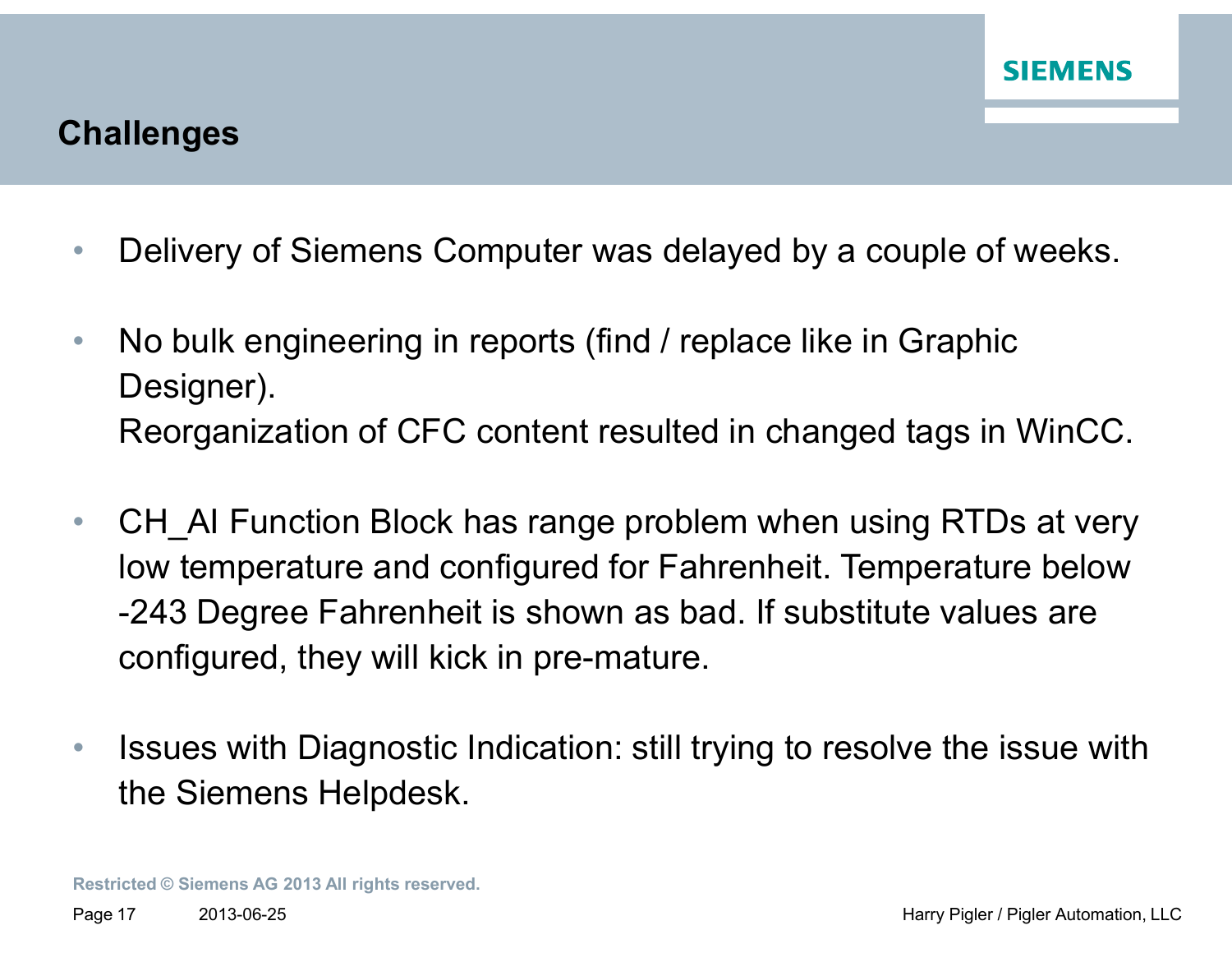## **Future Outlook**

- Possible use of Model Predictive Controller to further improve the efficiency of the Plant.
- Migration of the TI system into PCS7 by replacing the TI 505 processor with a DP Slave module and convert all logic and screens to PCS7.
	- $\rightarrow$  H1 Communication Processor is no longer available as spare part.